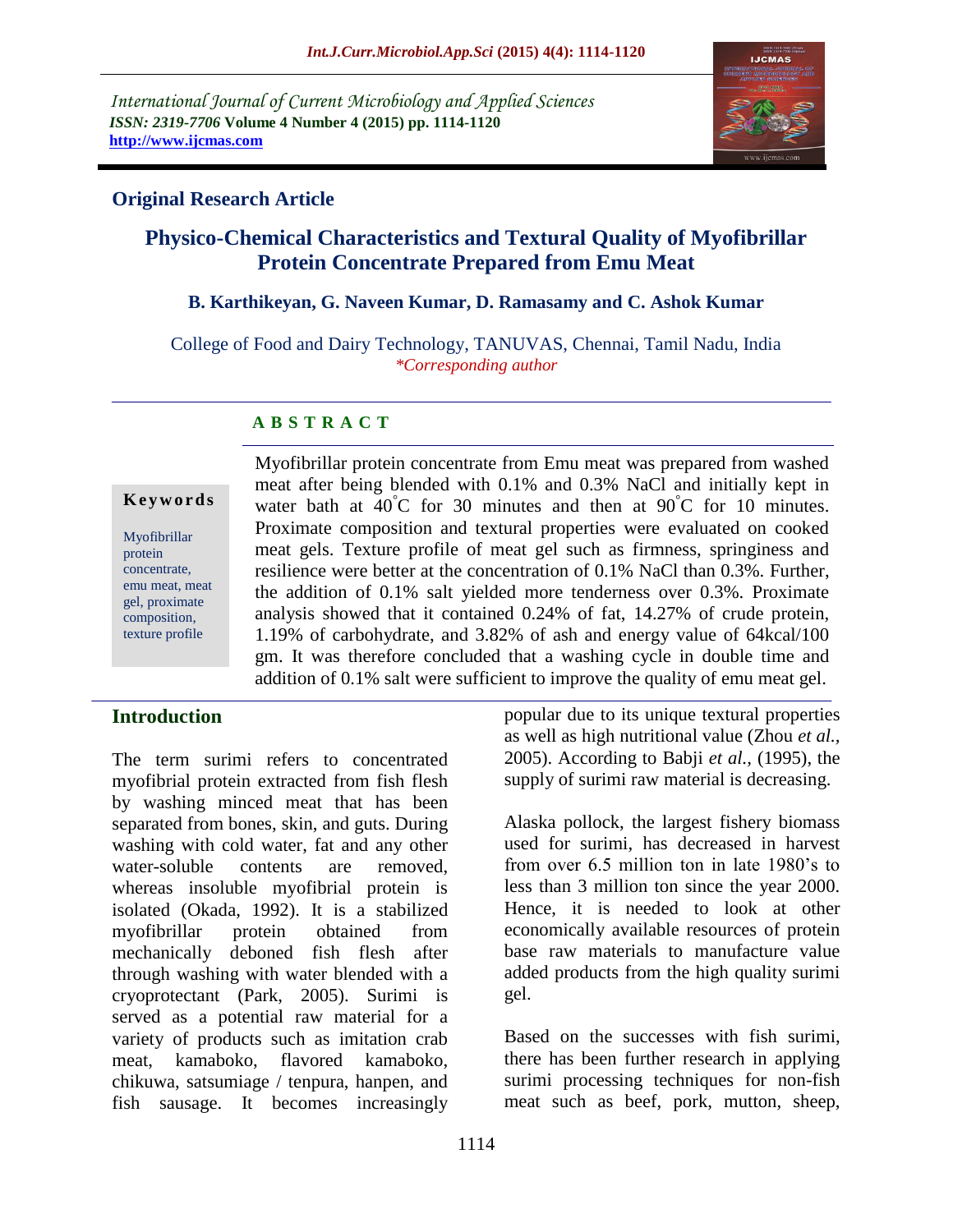chicken meat and emu meat. These other types of meat have been known as myofibrillar concentrate which showed improvement in functional, textural and colour properties. Myofibrillar concentrate has also been applied in further processed products such as nuggets and sausages (Nurul *et al.,* 2010). The tenderness and texture of emu meat enables to be fit for preparations which are lightly grilled and pan fried, since emu meat is low in fat, it looses moisture quickly and is best under moist heat cooking.

The aim of this study is to standardize the procedure for preparation myofibrillar protein concentrate (MFC) from Emu meat and evaluate the proximate composition and textural characteristics of MFC in two different salt concentrations.

#### **Materials and Methods**

#### **Source of meat**

The Emu meat was procured from local farm and slaughtered hygienically frozen at -  $18^{\circ}$ C for two days, then the carcass was thawed. The carcass was manually deboned, excess fat including skin, tendons and connective tissues were removed and cut into small pieces.

#### **Washing procedures**

The meat was ground using a meat mincer twice. Ice water (5°C) was added in the ratio of 3:1 (water: meat). Mixing was done manually for 30 sec and the mixture allowed to settle down for 5 min. The fat and top water layers were poured off and the remaining mixture was filtered through a muslin cloth. Filtrate from the sieve was combined with those trapped in the muslin cloth, then pressed manually with a screw press. This procedure was repeated twice to

obtain a whitish washed material from the emu meat.

### **Gel preparation**

Washed Mince were added with 0.1% and 0.3% salt and mixed using cutter mixer for one minute until they turned to meat gel. The gel was stuffed into a retort pouch and incubated in water bath at  $40^{\circ}$ C for 30 minutes and heated at 90<sup>°</sup>C for 10 minutes. They were then immediately placed and cooled in ice to obtain core temperature of gels below  $10^{\circ}$ C.

The myofibrillar concentrate was stored in a refrigerated temperature below  $5^0C$  and assessed for their proximate composition and textural quality.

### **Analysis of proximate composition**

Analysis of proximate composition of MFC prepared from Emu meat. The following chemical components viz moisture, ash, fat, protein, crude fiber, energy were assessed by using standard methods (AOAC, 1997).

### **Assessment of textural quality**

Assessment of textural quality was done by Bite jaw method and cylindrical probe method. The following parameters springiness, firmness, resilence were assessed (Volodkevich Bite Jaws Texture Analyzer). The textural assessment of meat samples was conducted using a computerassisted TA.HD plus Texture Analyzer (Stable Micro Systems, UK) fitted with Volodkevich bite jaws set with setting compression for the test mode, pre-test speed of 0.2 cm/sec, test speed of 0.2 cm/sec, post-test speed of 0.2 cm/sec distance of 0.5 cm and trigger type, auto. Each meat samples at  $20^0C$  that were cut before was placed into the texture analyzer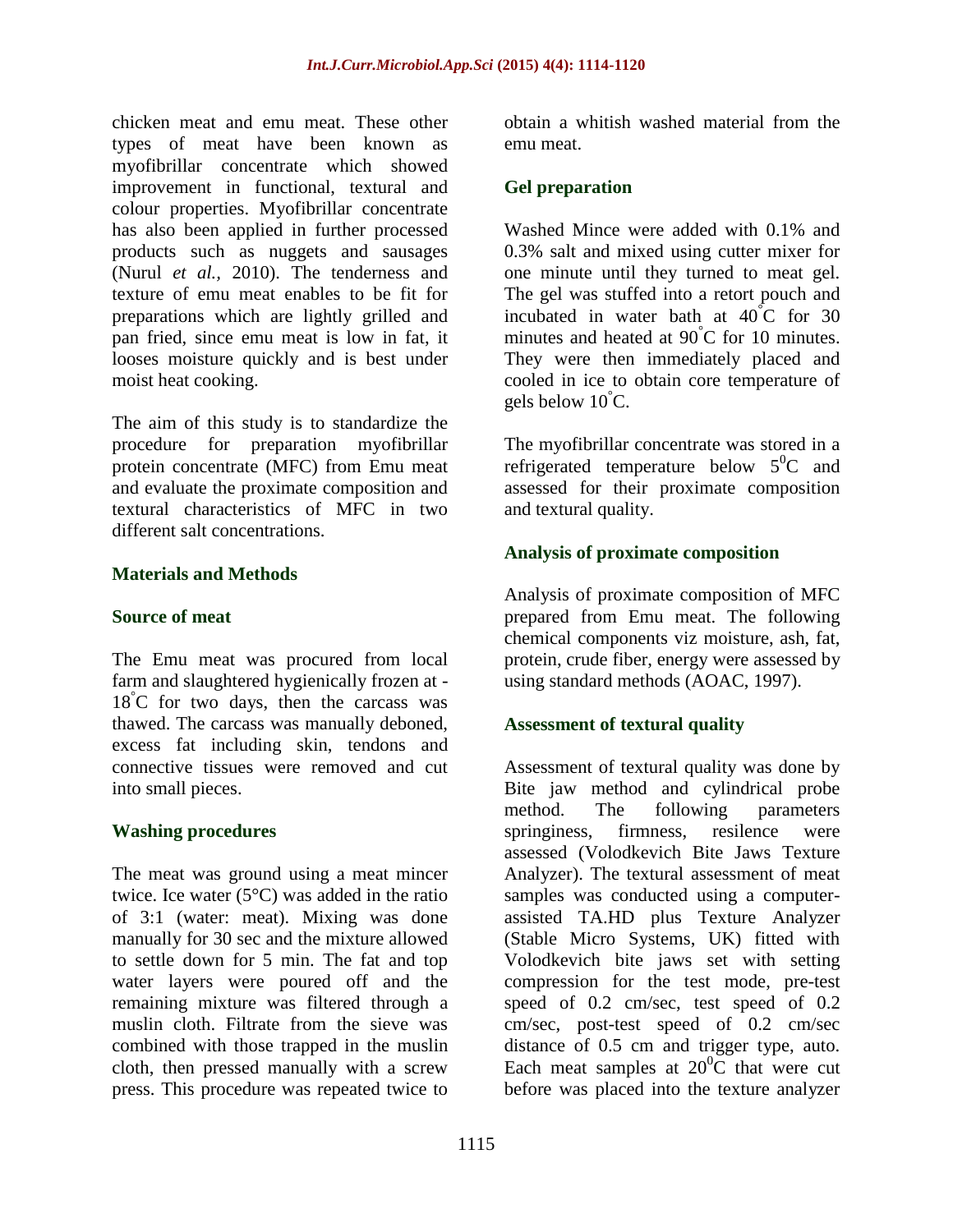slot before measurement. Each meat block was sheared and compressed once in the center and perpendicular to the longitudinal direction of the fibers using Volodkevitch bite jaw (stainless steel probe shaped like an incisor) which was fitted to a TA-HD plus texture analyser (Stable Micro Systems, UK) at the angle of 90° angle. The sheared force data, referred to as the reference tenderness, was recorded in kilogram (kg). All the references data and the spectral data from NIR spectroscopy were loaded into Microsoft Office Excel 2007 and processed to perform partial least square (PLS) regression data analysis via MATLAB simulation software (MATLAB\_Version 7.12.0.635(R2011a)).

#### **Results and Discussion**

#### **Proximate analysis of MFC prepared from emu meat**

The Moisture (%), Total carbohydrate (%), Total crude protein (%), Total fat (%), Crude fibre (%), Total ash (%) of 0.1% salt added MFC was 80.27, 1.19, 14.27, 0.24, 0.21, 3.82 respectively showed in table 1. The energy value obtained from the MFC was 64.0 Kcal/100g. According to Kim *et al.,*(2011) the proximate composition of emu meat contained 19.46% of insoluble protein,

1.76% of fat and 73% of moisture in myofibrillar concentrate made from porcine longissimus dorsi muscle for the production of low-fat pork patties.

The above results were found to be similar to Nurul huda *et al.,* (2011) in fish surimi and also he reported that the protein content was reduced because all water soluble proteins were washed out and the final product contained 15-16% of myofibrillar protein concentrated by added salt. Ramadhan *et al.,* (2014) stated that washing processes reduced fat and increased moisture content, after the second washing and most of reduced proteins are sarcoplasmic which is water-soluble.

#### **Bite Jaw Method of Texture analysis**

Table 2 showed that the firmness values of 0.1% and 0.3% salt added MFC by Bite jaw method was 288.427, 597.566 and the Resilience value of the 0.1% and 0.3% salt added MFC is 55.060, 52.690 respectively. The similar trend was observed in goat frankfurters in which the addition of salt increased the firmness and decreased the resilience (C.L. Bratcher *et al.,* 2010). Reducing the fat content in frankfurters has been reported to increase toughness (Sofos and Allen, 1977; Paul and Foget, 1983).

| S. No          | <b>Parameters</b>              | <b>Values</b> |
|----------------|--------------------------------|---------------|
|                | Moisture $(\% w/w)$            | 80.27         |
| $\overline{2}$ | Total Carbohydrate $(\% w/w)$  | 1.19          |
| 3              | Total Crude Protein $(\% w/w)$ | 14.27         |
| 4              | Total Fat $(\% w/w)$           | 0.24          |
| 5              | Crude Fibre $(\% w/w)$         | 0.21          |
| 6              | Total Ash $(\% w/w)$           | 3.82          |
|                | Energy Value Kcal /100g        | 64.0          |

**Table.1** Proximate compositions of MFC prepared from emu meat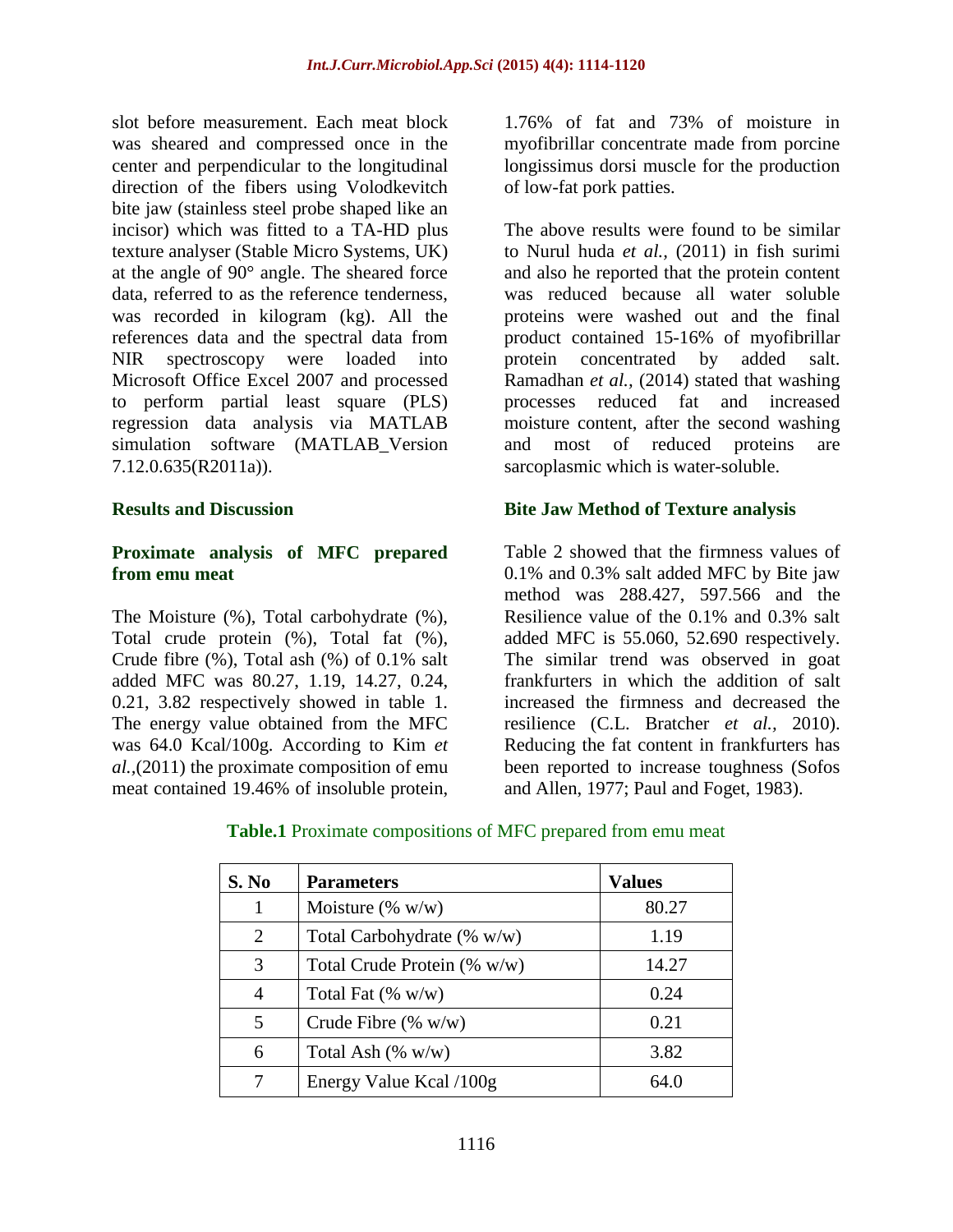#### *Int.J.Curr.Microbiol.App.Sci* **(2015) 4(4): 1114-1120**

|                   | Bite jaw method |         | <b>Cylindrical Probe method</b> |          |
|-------------------|-----------------|---------|---------------------------------|----------|
| <b>Parameters</b> | $0.1\%$         | $0.3\%$ | $0.1\%$                         | $0.3\%$  |
| <b>Firmness</b>   | 288.427         | 597.566 | 286.484                         | 1147.657 |
| <b>Resilence</b>  | 55.060          | 52.690  | 39.398                          | 39.763   |

|  |  |  | <b>Table.2</b> Textural quality of Myofibrillar Protein Concentrate |
|--|--|--|---------------------------------------------------------------------|
|--|--|--|---------------------------------------------------------------------|

**Fig.1** Texture analysis of Myofibrillar Protein Concentrate by Bite jaw 0.1%



**Fig.2** Texture analysis of Myofibrillar Protein Concentrate by Bite jaw 0.3%

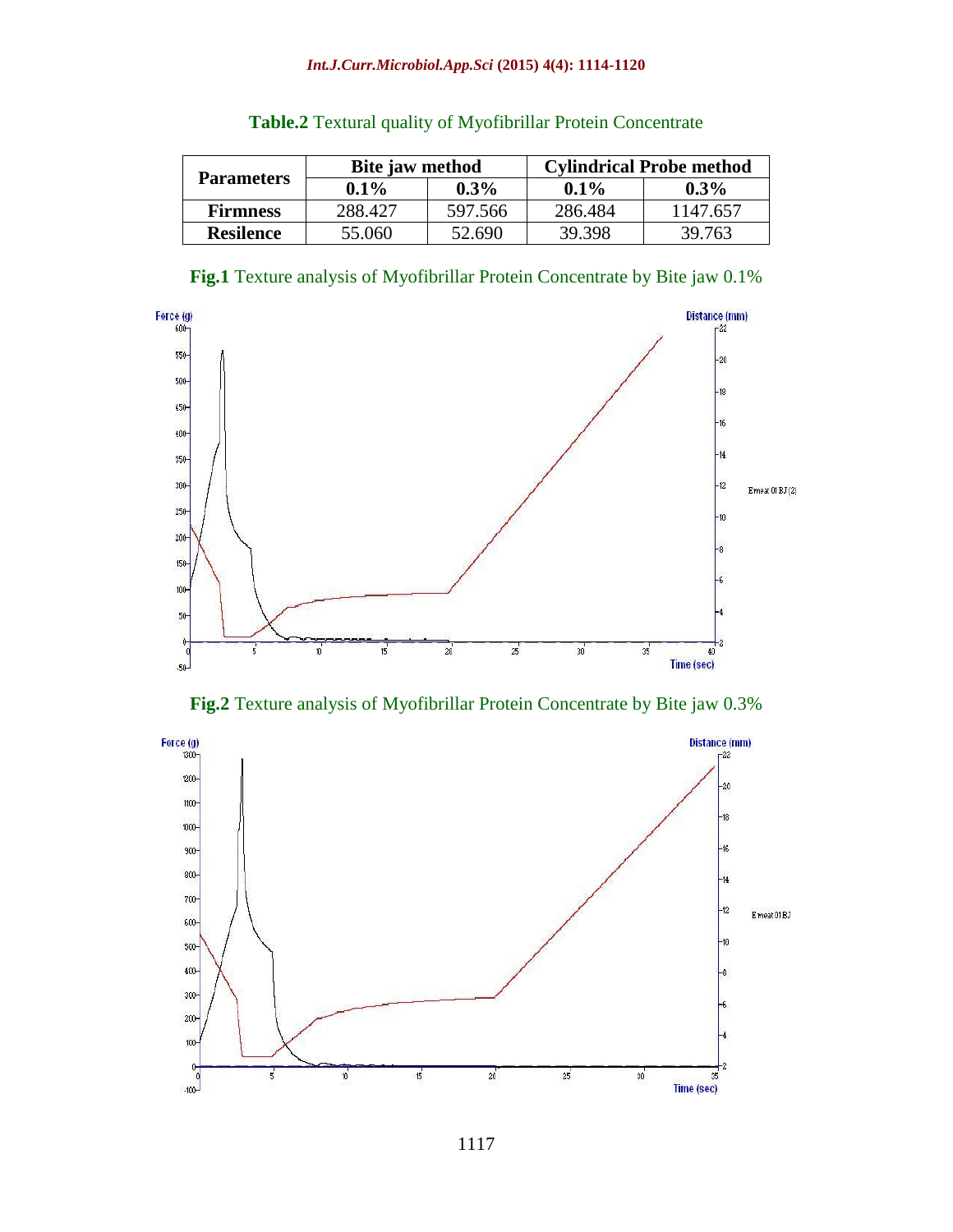



**Fig.4** Texture analysis of Myofibrillar Protein Concentrate by Cylindrical Probe 0.3%

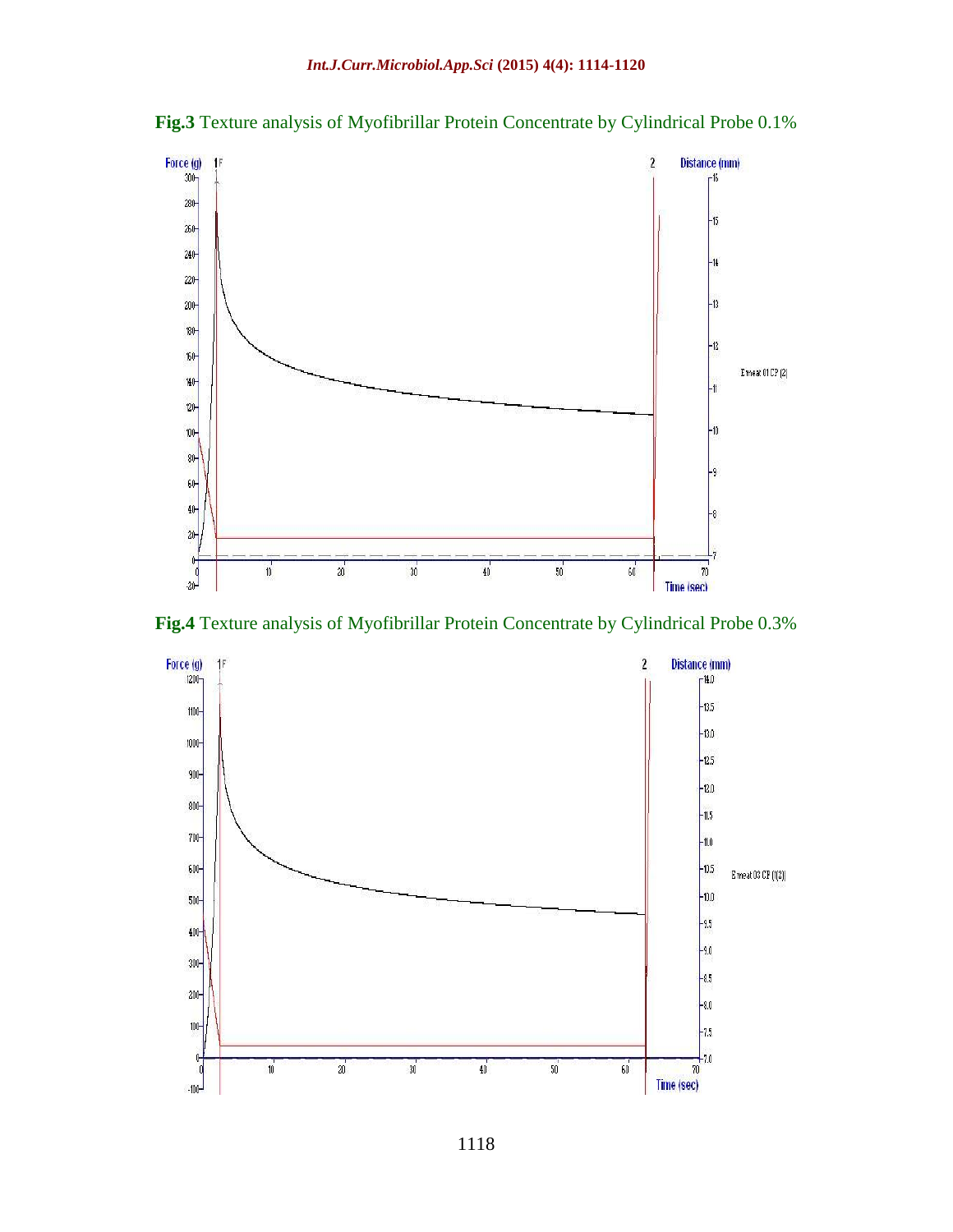

Emu meat T Frozen at -18<sup>o</sup>C Thawing **Deboning** Removal of fat tissues Cut into small pieces Mincing Washing Mixing Fat and top layer pored off Filtered ↓ Dewatering Addition of salt(0.1% and 0.3%) Pack in Retort Pouch Incubate in water bath(at  $40^0$ C and  $90^0$ C) Cool below  $10^{0}C$ 

#### **Cylindrical Probe method of Textural analysis**

Table 2 showed that the firmness values of 0.1% and 0.3% salt added MFC by Cylindrical probe method is 286.427, 1147.657 and the springiness values of the

0.1% and 0.3% salt added MFC is 39.398, 39.763 respectively.

The similar trend was observed in goat frankfurters in which the addition of salt increased the firmness and decreased the springiness (C.L. Bratcher *et al.,* 2010).